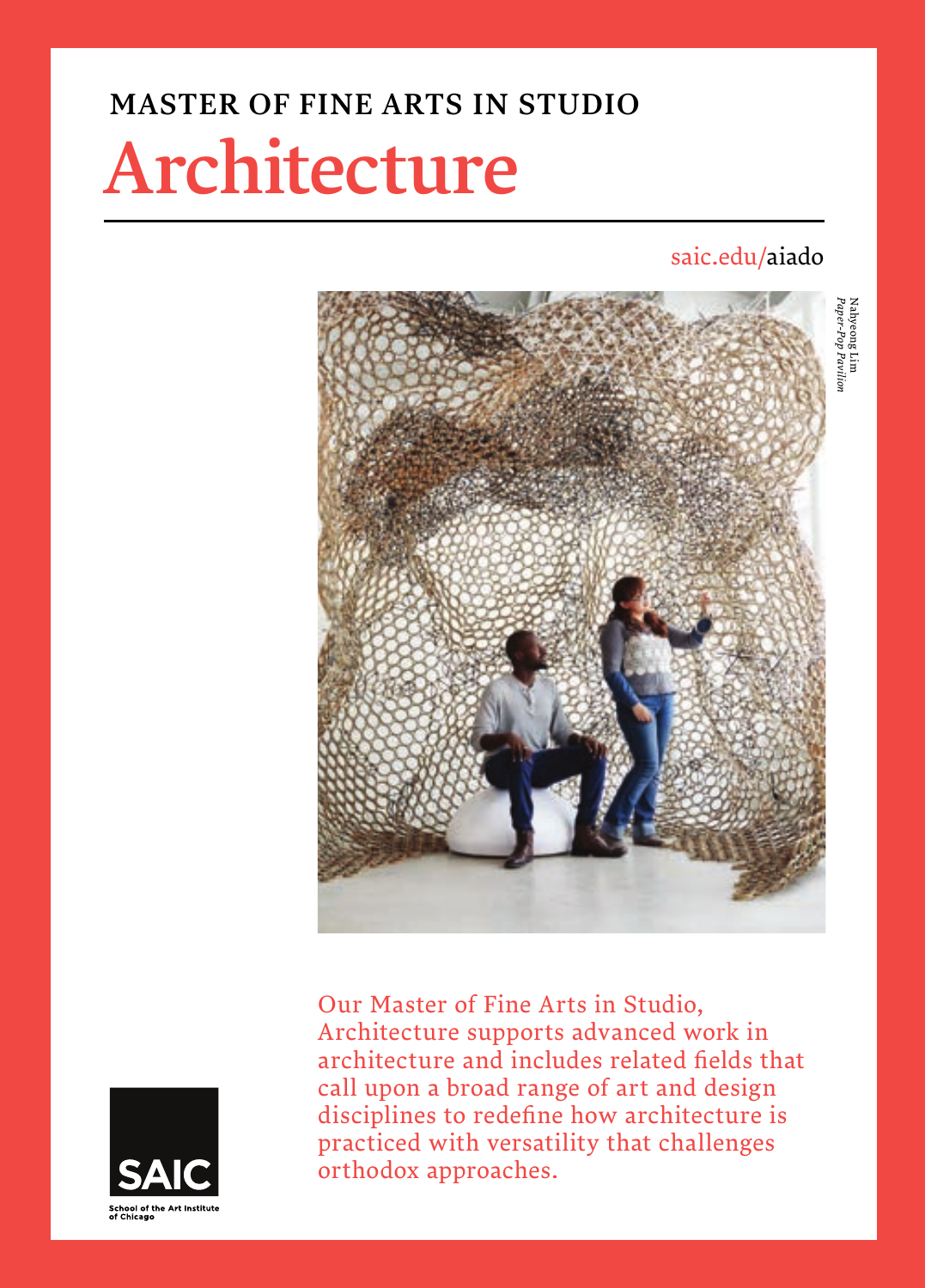#### *Faculty*

ELLEN GRIMES LINDA KEANE CARL RAY MILLER DOUGLAS PANCOAST HENNIE REYNDERS PH.D JONATHAN SOLOMON TRISTAN D'ESTREE STERK

*Professors Emeriti*

ANDERS NEREIM BEN NICHOLSON

For complete faculty listing visit: saic.edu/aiado

#### *Flexible Curriculum*

Our program offers maximum flexibility in addressing your individual needs as a student and architect. By choosing from a wide variety of seminars, courses, and graduate advisors, the MFA in Architecture allows you to develop a fully personalized curriculum. Students move beyond their home department, working with faculty and peers in any area that supports their graduate work and research. The MFA in Studio, Architecture offering is not a professional, accredited degree and is aimed at graduate level exploration of spatial questions, concerns and alternative design practice formats.

#### *Thinking, Making and Sharing*

Graduate-level courses and topical seminars support individual studio work by exposing students to the larger dialogues around the production, exhibition and function of art, design and architecture. Graduate critiques, central to the MFA experience, alternate between discipline-specific panels in the fall semester and interdisciplinary panels in the spring semester.

#### *Curriculum Requirements*

| Studio - MFA 6009 Graduate<br>Projects, Seminars and/or a<br>maximum of 12 credits of 3000<br>level and above studios                                                                          | 39                    |
|------------------------------------------------------------------------------------------------------------------------------------------------------------------------------------------------|-----------------------|
| Art History - ARTHI 5002<br>Graduate Survey of Modern and<br>Contemporary Art OR ARTHI<br>5120 Survey of Modern and<br>Contemporary Architecture and<br>Design                                 | $\mathbf{\mathsf{R}}$ |
| Art History Courses at the 4000<br>level or above                                                                                                                                              | 9                     |
| Electives - Any course in any<br>area at 3000 level or above                                                                                                                                   | 9                     |
| Participation in four<br>graduate critiques                                                                                                                                                    |                       |
| Participation in ONE of the<br>following as appropriate to<br>artistic practice: Graduate<br>Exhibition, AIADO or<br>Fashion Exhibition, Graduate<br>Performance Event, Graduate<br>Screenings |                       |
| <b>Total Credit Hours</b>                                                                                                                                                                      | 60                    |

#### *Application Process*

#### Submit:

- ▶ Online application
- ▶ Application fee
- ▶ Official college transcripts
- ▶ Statement of purpose
- ▶ Letters of recommendation
- ▶ ePortfolio

For more information on requirements, please visit:

*saic.edu/aiado*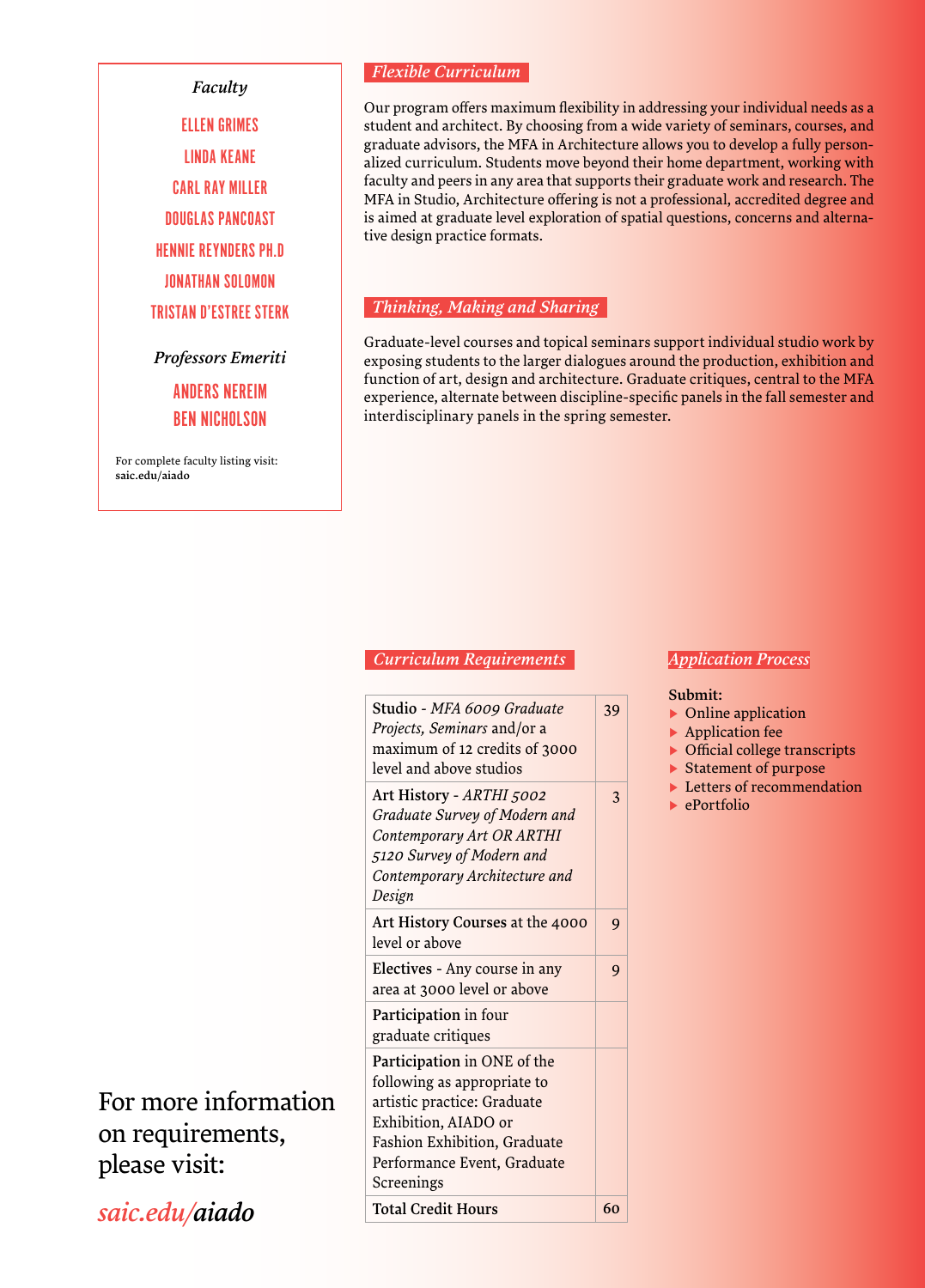

### The Sullivan Fabrication Studio

*This dedicated fabrication workshop is equipped with a full range of hand tools and industrial wood and metal-working machines including table saws, band saws, jointer, planer, mortiser, drill press, sanders and lathe.*

- ▶ Material sales center with sheet goods, hardwoods, plastics, foam, etc.
- ▶ 2 CNC Routers (4'× 8' Highspeed; 2'× 2' Prototyping)
- $\blacktriangleright$  Large bed vacuum thermo-former (2'  $\times$  4')
- ▶ Assorted sewing machines
- ▶ Mold-making facility with plaster mixing, dust collection, fume extractor, and vacuum chamber
- ▶ Large high-flow paint and finishing hood
- ▶ On-site materials library
- ▶ Dedicated workspace in large, open-plan communal studios



#### *Students have access to a fully equipped Advanced Output Center including:*

- ▶ 150w + 120w laser cutters
- ▶ 3D printers, including an Mcor that uses paper as building material, a Dimension that uses ABS filament, and an Objet that uses acrylic resin
- ▶ 3D scanners, including an Artec Eva, a Handyscan, a Point Cloud, and a NextEngine
- ▶ 42" Colorwave 600 Printer and 32" TDS320 Printer
- ▶ Flatbed and large format scanners